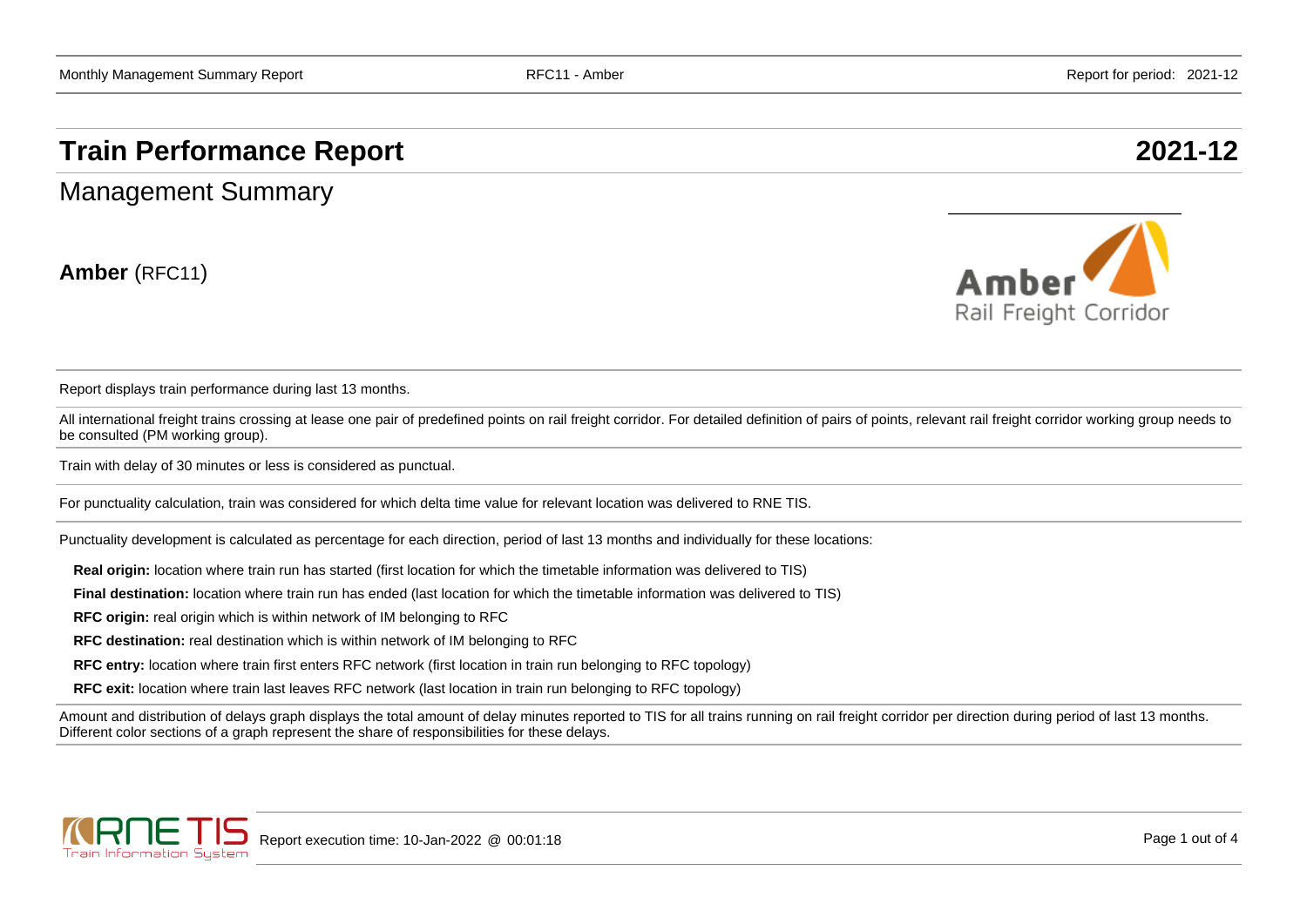



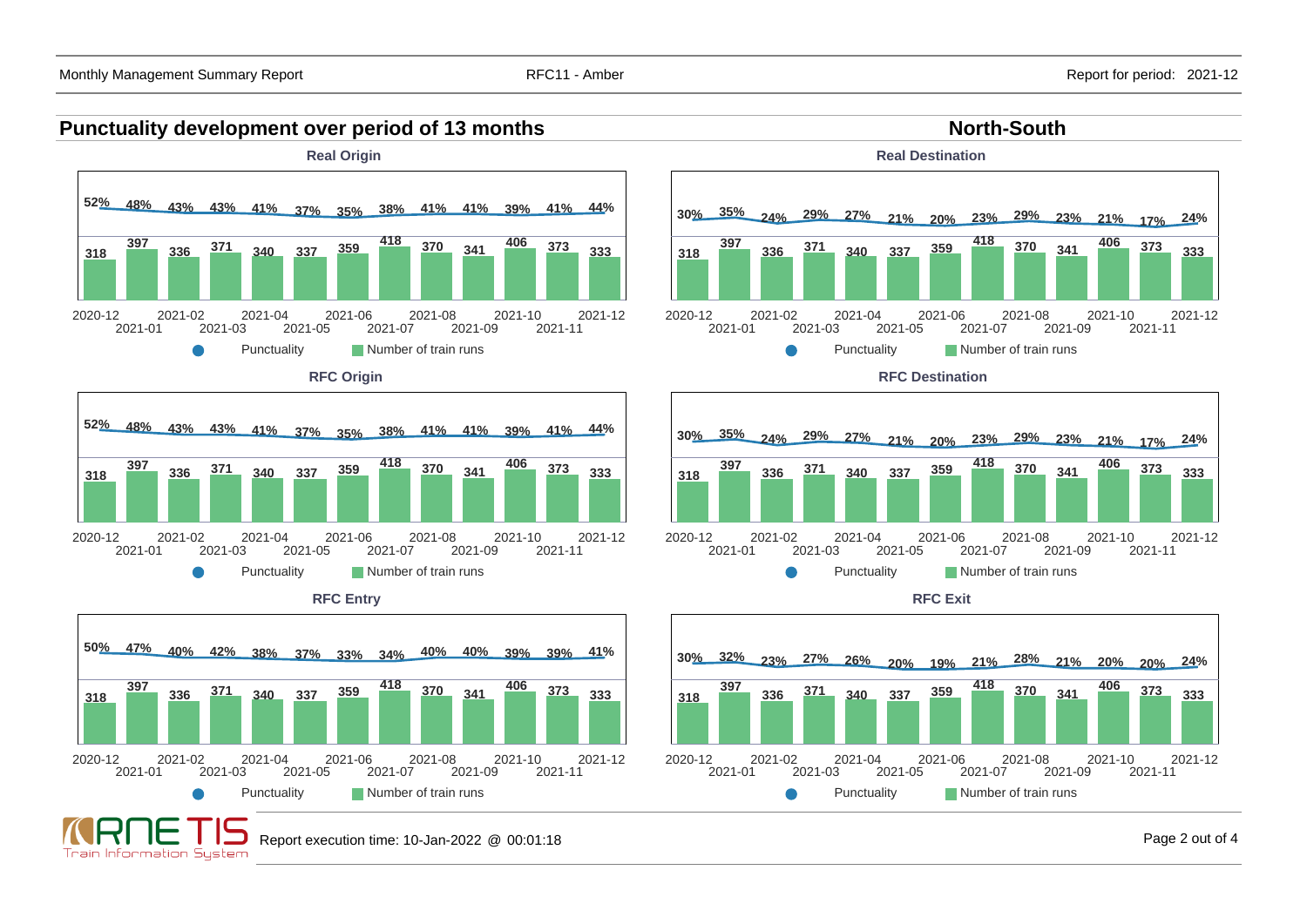Train Information System

## **Punctuality development over period of 13 months South-North South-North**